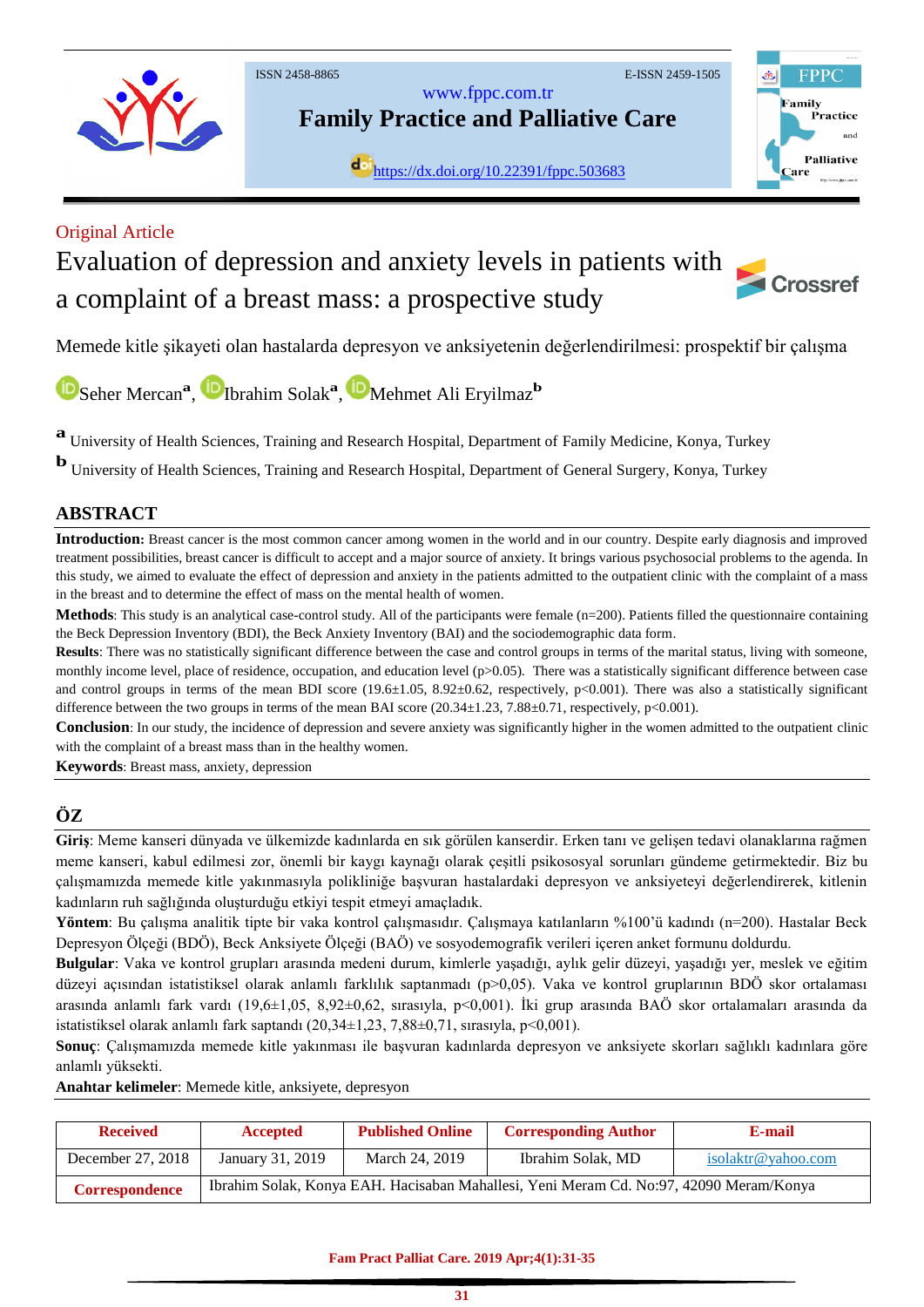#### **Introduction**

Breast cancer is the most common cancer among women and approximately 25% of cases are premenopausal women [1]. World Health Organization International Cancer Research Agency (WHO-IARC) estimates that the annual global burden of new breast cancer cases will reach 1.5 million people and the majority of these will be seen in low-income countries [2]. The incidence of breast cancer increasing in Turkey and continues to be the most common cancer in women. The high incidence of breast cancer increases breast cancer risk anxiety and its awareness [3]. First, in 2004 breast cancer screening standards were published by the Department of Fight Against Cancer, Ministry of Health [4]. Early detection by breast cancer screening programs is related to the application of invasive interventions that lead to less aesthetic impairment, increasing overall survival, and reducing mortality [5].

Breast cancer is a disease that makes significant changes in women's lifestyle, threatens the integrity of the body, and causes various changes in the appearance of women [6, 7]. This shows that there are psychological and social sides of breast cancer as well as medical and epidemiological aspects [8]. The psychology of women who have breast cancer or who have a high risk of cancer is negatively affected. Cancer, the second most common cause of death in many countries, including Turkey, causes serious psychological-social problems and labor force losses for the patients, their relatives, and the community. When the psychological and psychosocial problems are added to the treatment and care, the cost of the disease increases. [9, 10]. In the studies, the probability of any depressive disorder occurring in the patient after diagnosis of cancer has been reported between 4.5% and 58% [11, 12].

Depression is one of the common psychiatric disorders affecting the entire population. When untreated, it may cause negative results, such as deterioration in general health and early death, and it may be possible to improve the quality of life of the patient when properly diagnosed and treated appropriately [13].

Studies have focused on the relationship between cancer patients and depression. In the literature, there are not enough studies about the emotional status of women in the time between diagnosis and diagnosis of breast mass. In this study, we tried to determine the effect of breast mass on the mental health of women and in comparison with patients who came to Cancer Early Diagnosis Screening and Training Center (CEDSTC) for routine screening, and the sociodemographic factors that may be related to depression.

#### **Methods**

This study is an analytical type case-control study. This study was carried out as a case group of 100 patients who were admitted to the Breast Outpatient Clinic of Health Sciences University Konya Training and Research Hospital, between 01 July 2016-30 September 2016 without any diagnosis. 100 people who came for routine mammography to CEDSTC and had no complaints, were included in the study as a volunteer group. People who did not agree to participate in the study, with a diagnosed psychiatric disease, with a disease to affect cognitive function, under 18 years of age, and those who had anxiety and depression disorders after a short psychiatric interview were excluded from the study.

Before starting the study, approval was obtained from the Ethics Committee of the Medical Faculty of Selcuk University with the decision dated 29.06.2016 and numbered 2016/191. The volunteers were informed about the study. For the volunteers who accepted to participate in the study, a consent form in accordance with the Helsinki World Medical Association Declaration was obtained. The participants were asked to complete the sociodemographic data form, the Beck Depression Inventory (BDI), and the Beck Anxiety Inventory (BAI). The application of the questionnaires was carried out by the researcher, by reading it to the illiterate and marking the answers. Those who left unanswered questions in the questionnaire forms were excluded from the study.

#### **Beck Depression Inventory**

It is a self-report scale developed by Beck et al. [14] consisting of 21 questions used to assess the level of depression. The Turkish reliability and validity study was performed by Hisli et al. [15] The cut-off point of the scale was 17 points [16, 17].

#### **Beck Anxiety Inventory**

This is a three-point Likert type self-assessment scale consisting of 21 items developed by Beck et al. [18] Those with a BAI score of 0-7 were considered to be minimal, 8-15 to mild, 16-25 to medium and 26-63 to be severely anxious. Turkish reliability and validity study was performed using the Beck Anxiety Scale by Ulusoy et al. [19]. The cut off value was taken as 16.

#### **Statistical Analysis**

SPSS (Statistical Package for the Social Sciences, IBM Corp., Armonk, NY) 22.0 package program was used for coding and statistical analysis of the data. Statistical analysis of the data obtained in the study was evaluated as  $\alpha = 0.05$  (Type I error). Frequency and percentage values in categorical variables; mean, standard error, median, minimum (min) and maximum (max) values were used in numerical variables. Kolmogorov-Smirnov and Shapiro-Wilk analysis were used for descriptive statistics, binomial test and continuous data distribution tests in single groups. Nonparametric Mann Whitney-U test used for the difference between the averages in two different groups, Spearman correlation analysis was used to measure the relationship levels. Chi-square tests were used to investigate the relationships between categorical variables.

#### **Results**

The study group consisted of 100 people who presented to the breast polyclinic for breast mass and 100 healthy people who applied to CEDSTC as a control group. 100% of the participants were women  $(n = 200)$ . The sociodemographic characteristics of the participants are shown in Table 1.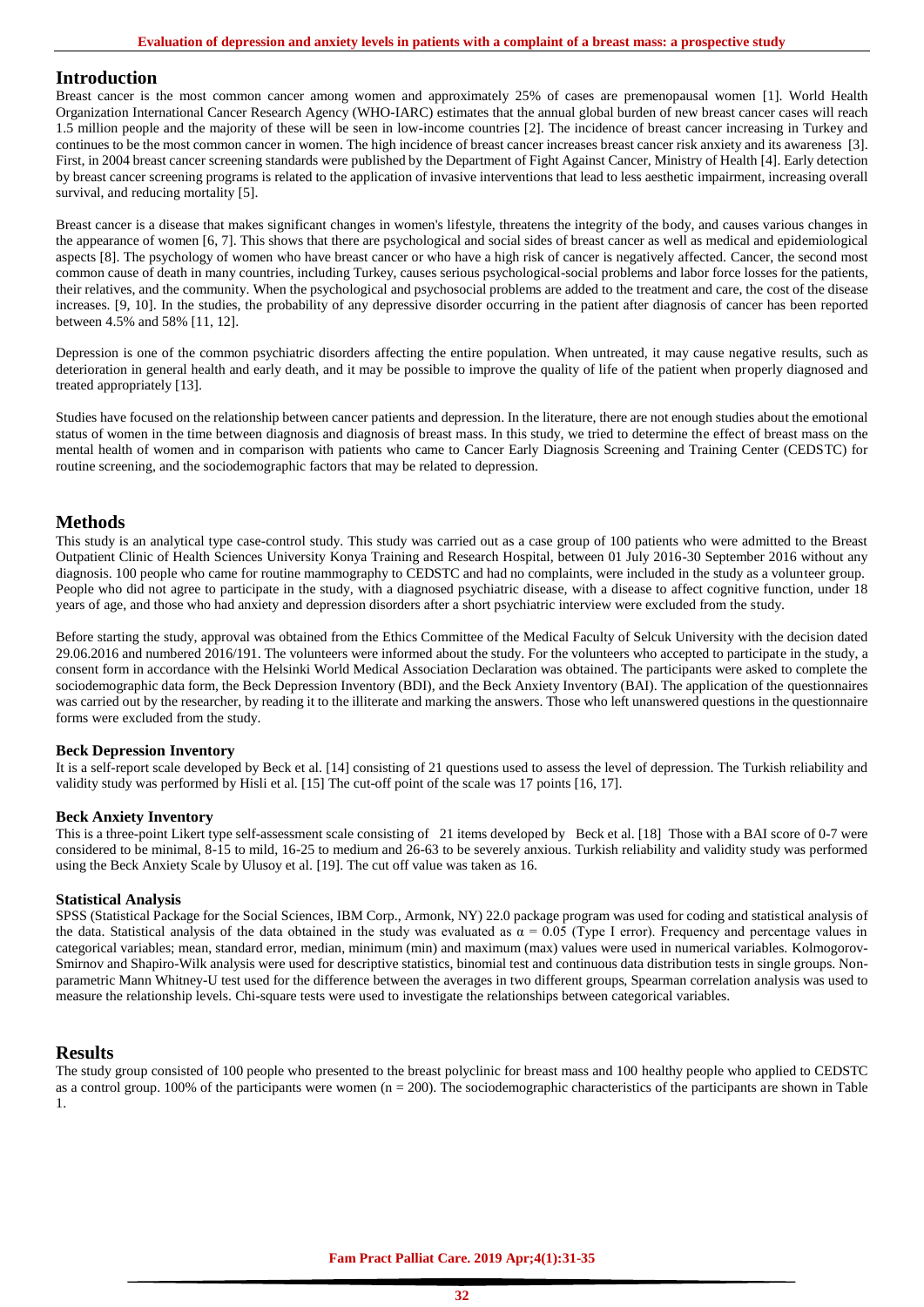#### **Table 1.** Sociodemographic characteristics of the participants

|                                  |              | Case group<br>$(n=100)$ |              | Control group $(n=100)$ | <b>Total</b> |       |
|----------------------------------|--------------|-------------------------|--------------|-------------------------|--------------|-------|
|                                  | $\mathbf{n}$ | %                       | $\mathbf n$  | %                       | $\mathbf n$  | p     |
| <b>Marital status</b>            |              |                         |              |                         |              |       |
| The Married                      | 85           | 85.00                   | 90           | 90.00                   | 175          | 0.285 |
| Single                           | 15           | 15.00                   | 10           | 10.00                   | 25           |       |
| <b>Education Level</b>           |              |                         |              |                         |              |       |
| Primaryschool graduates or below | 69           | 69.00                   | 80           | 80.00                   | 149          | 0.074 |
| Middle school graduates or above | 31           | 31.00                   | 20           | 20.00                   | 51           |       |
| <b>Place of Residence</b>        |              |                         |              |                         |              |       |
| Rural areas                      | 17           | 17.00                   | 8            | 8.00                    | 25           | 0.150 |
| Urban areas                      | 83           | 83.00                   | 92           | 92.00                   | 175          |       |
| <b>Monthly income</b>            |              |                         |              |                         |              |       |
| Level of 1500 liras or below     | 55           | 55.00                   | 52           | 52.00                   | 107          | 0.671 |
| Level of 1500 liras or above     | 45           | 45.00                   | 48           | 48.00                   | 93           |       |
| <b>Occupation</b>                |              |                         |              |                         |              |       |
| Housewive                        | 83           | 83.00                   | 83           | 83.00                   | 166          |       |
| Other occupational groups        | 17           | 17.00                   | 17           | 17.00                   | 34           |       |
| Who do you live with?            |              |                         |              |                         |              |       |
| Alone                            | 8            | 8.00                    | 8            | 8.00                    | 16           |       |
| With husband                     | 15           | 15.00                   | 15           | 18.00                   | 30           |       |
| With husband and children,       | 65           | 65.00                   | 65           | 65.00                   | 130          | 0.197 |
| With parents                     | 7            | 7.00                    | $\mathbf{1}$ | 1.00                    | 8            |       |
| Living with all                  | 5            | 5.00                    | 8            | 8.00                    | 13           |       |
| Chi-square tests                 |              |                         |              |                         |              |       |

The mean age of the case group was  $44.74 \pm 1.12$  (min = 19, max = 70). The mean age of the control group was  $51.14 \pm 0.68$  (min = 40, max = 69). There was a statistically significant difference between the two groups (p<0.001). The mean body mass index (BMI) of the patient group was  $28.66 \pm 0.59$  and the mean BMI of the control group was  $30.56 \pm 0.45$ . There was a statistically significant difference between the case and control groups in terms of BMI (p=0.007).

When we questioned the menopausal status of the participants in our study, 30% (n=30) of the case group was in menopause and 56% of the control group (n=56) were in menopause. There was a statistically significant relationship between the case and control groups in terms of menopause status ( $p<0.001$ ). When we classified the participants according to whether or not they gave birth, 9% ( $n=9$ ) of the case group was nulliparous and 91% (n=91) were multiple. 100% of the control group was multipart. There was a statistically significant relationship between the two groups in terms of giving birth ( $p=0.006$ ).

Of the patients who have mass and thought that they have cancer, 27 of them (79.40%) had BDI≥17 and 7 of them (20.60%) had BDI≤17 and of the patients who did not think that they had cancer, 32 of them (48.50%) BDI≥17 and 34 of them (51.50%) BDI≤17 and there was a statistically significant difference between them (p=0.003). Of the patients who have mass and thought that they have cancer, 8 of them (9 %) had BAI≤15 and 26 of them (26.50 %) had BAI≥16 and of the patients who did not think that they had cancer, 30 of them (45.50 %) BAI≤15 and 36 of them (54.50 %) BAI≥16 and there was a statistically significant difference between them ( $p = 0.032$ ).

Of the participants with a mass, we looked at how long take to apply to the clinic after they noticed the mass and we found that 20 (10%) participants went immediately, 21 (10.50%) participants went in one week, 37 (18.50%) participants went in one month, 9 (4.50%) participants went in six months, 5 (2.50%) participants went in one year and 8 (4%) participants went to the clinic after more than one year. When we compared the depression levels of the study groups, a statistically significant difference was found (p<0.001). The incidence of depression in the case group was 1.351 times higher than the control group [Odds Ratio = 0.074 %95 CI (min = 0.034 max = 0.115)] (Table 2).

#### **Table 2.** Comparison of the relationship of the study groups with the level of depression

|                      | BDI>17<br>(Depression) |               | BDI<17          |               |         |
|----------------------|------------------------|---------------|-----------------|---------------|---------|
|                      |                        |               | (No Depression) |               |         |
|                      | n                      | $\frac{0}{2}$ |                 | $\frac{0}{2}$ |         |
| Case group           | 60                     | 60.00         | 40              | 40.00         | < 0.001 |
| <b>Control group</b> |                        | 10.00         | 90              | 90.00         |         |

Chi-square tests

When the anxiety levels of the study groups were compared, a statistically significant difference was found (p<0.001). The incidence of moderate and severe anxiety in the case group was 8,333 times higher than in the control group [Odds Ratio =  $0.120\%$  95 CI (min =  $0.062$  max =  $0.233$ )] (Table 3).

#### **Table 3: Comparison of the relationship between the anxiety levels and the study groups**

|               | BAI < 16<br><b>Minimal or mild anxiety</b> |               | BAI>16                            |                    |        |
|---------------|--------------------------------------------|---------------|-----------------------------------|--------------------|--------|
|               |                                            |               | <b>Moderate or severe anxiety</b> |                    |        |
|               |                                            | $\frac{0}{2}$ | n                                 | $\frac{0}{\alpha}$ |        |
| Case group    | 37                                         | 37.00         | 63                                | 63.00              |        |
| Control group | 83                                         | 83.00         |                                   | 7.00               | <0.001 |
| $\sim$ $\sim$ |                                            |               |                                   |                    |        |

Chi-square tests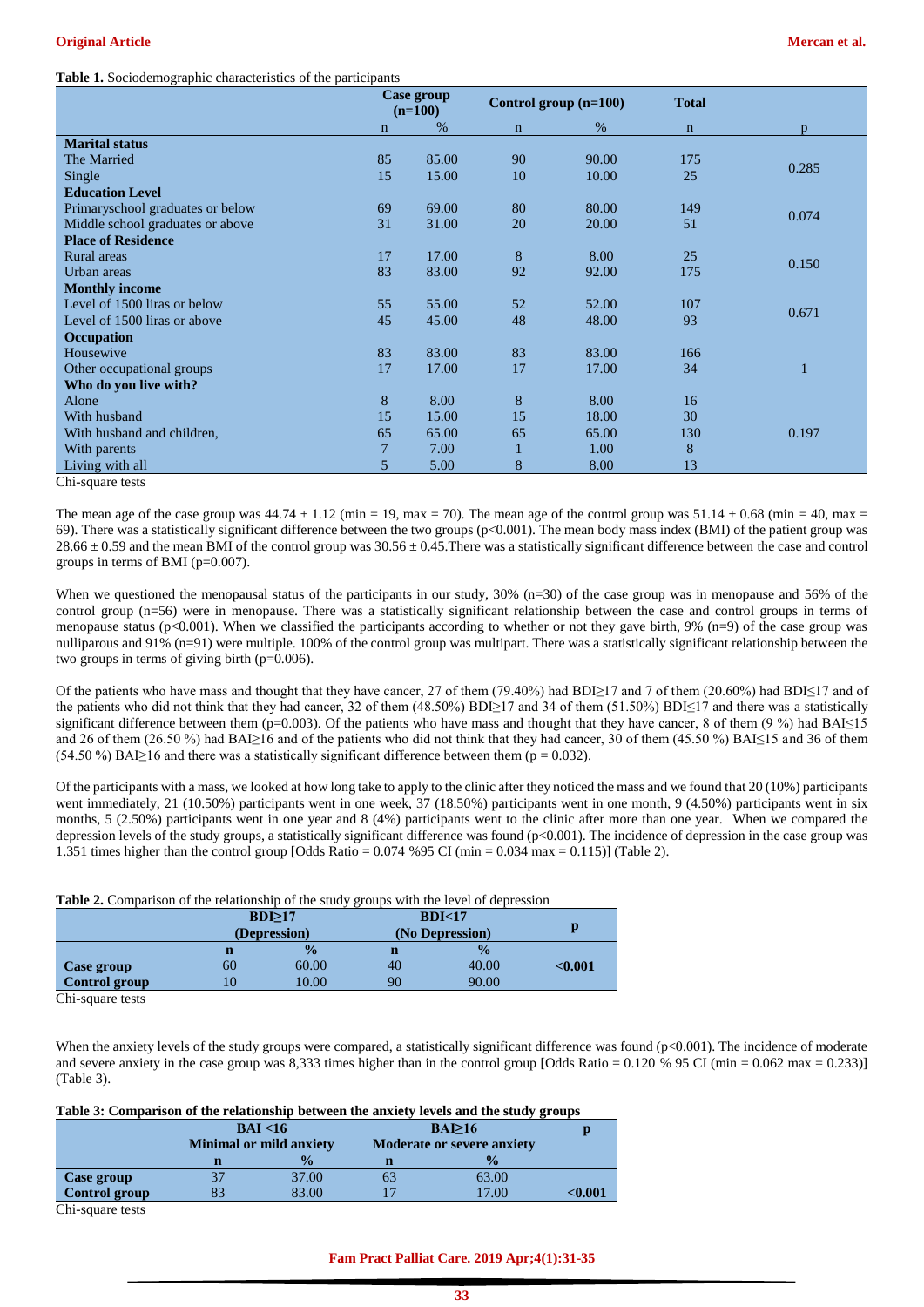The mean BDI score of the case group was  $19.60 \pm 1.05$  and the BDI score of the control group was calculated as  $8.92 \pm 0.62$ . There was a statistically significant difference between the two groups ( $p < 0.001$ ). The mean BAI score of the case group was calculated as  $20.34 \pm 1.23$  and the BAI score of the control group was calculated as  $7.88 \pm 0.71$ . There was a statistically significant difference between the two groups in terms of mean anxiety score  $(p \le 0.001)$  (Table 4).

|  |  |  |  | Table 4. Comparison of depression and anxiety scores of study groups |
|--|--|--|--|----------------------------------------------------------------------|
|--|--|--|--|----------------------------------------------------------------------|

|                   | Case Group Average $\pm$ Std<br>Err. | Control Group Average $\pm$ Std.<br>Err. | р            |
|-------------------|--------------------------------------|------------------------------------------|--------------|
| <b>BDI</b> scores | $19.6 + 1.05$                        | $8.92 + 0.62$                            | < 0.001      |
| <b>BAI</b> scores | $20.34 \pm 1.23$                     | $7.88 + 0.71$                            | $<\!\!0.001$ |
|                   |                                      |                                          |              |

Mann Whitney-U test

#### **Discussion**

Breast cancer is the most common cancer among women in both developed and developing countries. It constitutes 23% of all cancer cases and 14% of deaths due to cancer in women. While the incidence of 38-40 per 100,000 in the world, in Europe the ratio is around 66-67 and in Turkey the ratio is 40 [20]. In the literature, it has been found in many studies that the most common finding in breast cancer is the mass that can feel with hand [21, 22]. In spite of early diagnosis and treatment options, breast cancer raises various psychosocial problems as a significant source of anxiety. Although the risk of breast cancer causes a great psychological impact on most women, very few studies have been conducted [23] to investigate depression and anxiety changes at different diagnostic stages in women with suspected breast cancer.

Major depressive disorder can be seen at any age, but is more common in the middle ages and especially between the ages of 40-50 [13]. Although there was a significant difference between the mean age of the groups in our study, the mean age of the two groups was the most common age of depression. Therefore, we believe that the age factor does not affect the results of our study.

In the literature, it has been suggested that there are three hypotheses between obesity and depression so far: a positive relationship between depression and obesity (higher depression is associated with more obesity) [24, 25], a negative relationship (higher depression is associated with lower obesity) and there is no relationship [26, 27]. In our study, the case group was found to be significantly lower than the BMI control group. As a result of a large-scale study by Tangen T. et al., post-menopausal women's depression and anxiety scores were significantly higher than perimenopausal women [28]. The cohort studies reported that the risk of clinical depression increased during menopause and early postmenopausal period [29]. In our study, the number of patients with menopause in the control group was significantly higher than the case group. Despite this, the anxiety and depression scores of the case group were high.

Many studies have been reported women with high risk of breast cancer have feelings of fear, anxiety, and despair [30, 31]. Turgut et al. [32] in Ankara In 2009, 112 women who applied to the general surgery clinic with any complaint and 108 women who diagnosed before and take medical information after the diagnosis, applied the Hamilton Anxiety Scale. There was a significant decrease in anxiety scores of women after diagnosis. The mean anxiety scores of the patients with and without cancer thought, there was significant decrease was observed in the group with the idea of cancer at the time of admission and after the diagnosis compared to each other [33]. As a result of a study of Liao M.N. et al. [23], the women who applied to the clinic due to a mass in the breast reported a significant level of anxiety until a definitive diagnosis was made.

In our study, the frequency of depression and anxiety levels were significantly higher in patients who with a mass in their breast than those who did not. This situation shows that women's fear of being cancer has a negative effect on their psychology and our study is compatible with other studies in the literature. In our study, the presence of depression was significantly higher in patients who thought they were late to apply to the clinic. The rate of severe anxiety was significantly higher in patients who thought they were late than those who did not.

#### **Conclusion**

In our study, the prevalence of depression, BDI averages, moderate anxiety, and BDI scores were significantly higher than healthy women in women with a complaint of the breast mass. This situation suggests that the mass in the breast causes severe psychological changes in women, women with breast complaints should be approached holistically and women should be supported in psychosocial terms.

#### **Declaration of Interests:** None **Financial support:** None

## **References**

- 1. Yoo GJ, Levine EG, Aviv C, Ewing C, Au A. Older women, breast cancer, and social support. Support Care Cancer 2010;18(12):1521- 30[. http://dx.doi.org/10.1007/s00520-009-0774-4](http://dx.doi.org/10.1007/s00520-009-0774-4)
- 2. Stewart B, Wild CP. World cancer report 2014. Self 2018.
- 3. Stacey D, DeGrasse C, Johnston L. Addressing the support needs of women at high risk for breast cancer: evidence-based care by advanced practice nurses. Oncol Nurs Forum 2002;29(6): E77-84[. http://dx.doi.org/10.1188/02.ONF.E77-E84](http://dx.doi.org/10.1188/02.ONF.E77-E84)
- 4. Eryilmaz MA, Karahan O, Sevinc B, Ay S, Civcik S. [Effectiveness of breast cancer screening] (in Turkish). Eur J Breast Health 2010;6:145-9.
- 5. Crispo A, D'Aiuto G, De Marco MR, Rinaldo M, Grimaldi M, Capasso I et al. Gail model risk factors: impact of adding an extended family history for breast cancer. Breast J 2008;14(3):221-7[. https://doi.org/10.1111/j.1524-4741.2008.00566.x](https://doi.org/10.1111/j.1524-4741.2008.00566.x)
- 6. Arikan R. [A traumatic experience: breast cancer and mastectomy] (in Turkish). Kriz Dergisi 2001;9(1):39-46.
- 7. Cavdar I. [Sexual problems in breast cancer patients] (in Turkish). Meme Sağligi Dergisi 2006;2(2):64-6.
- 8. Gross RE. Breast cancer: risk factors, screening, and prevention. in seminars in oncology nursing. 2000. Elsevier. <https://doi.org/10.1053/sonc.2000.8110>